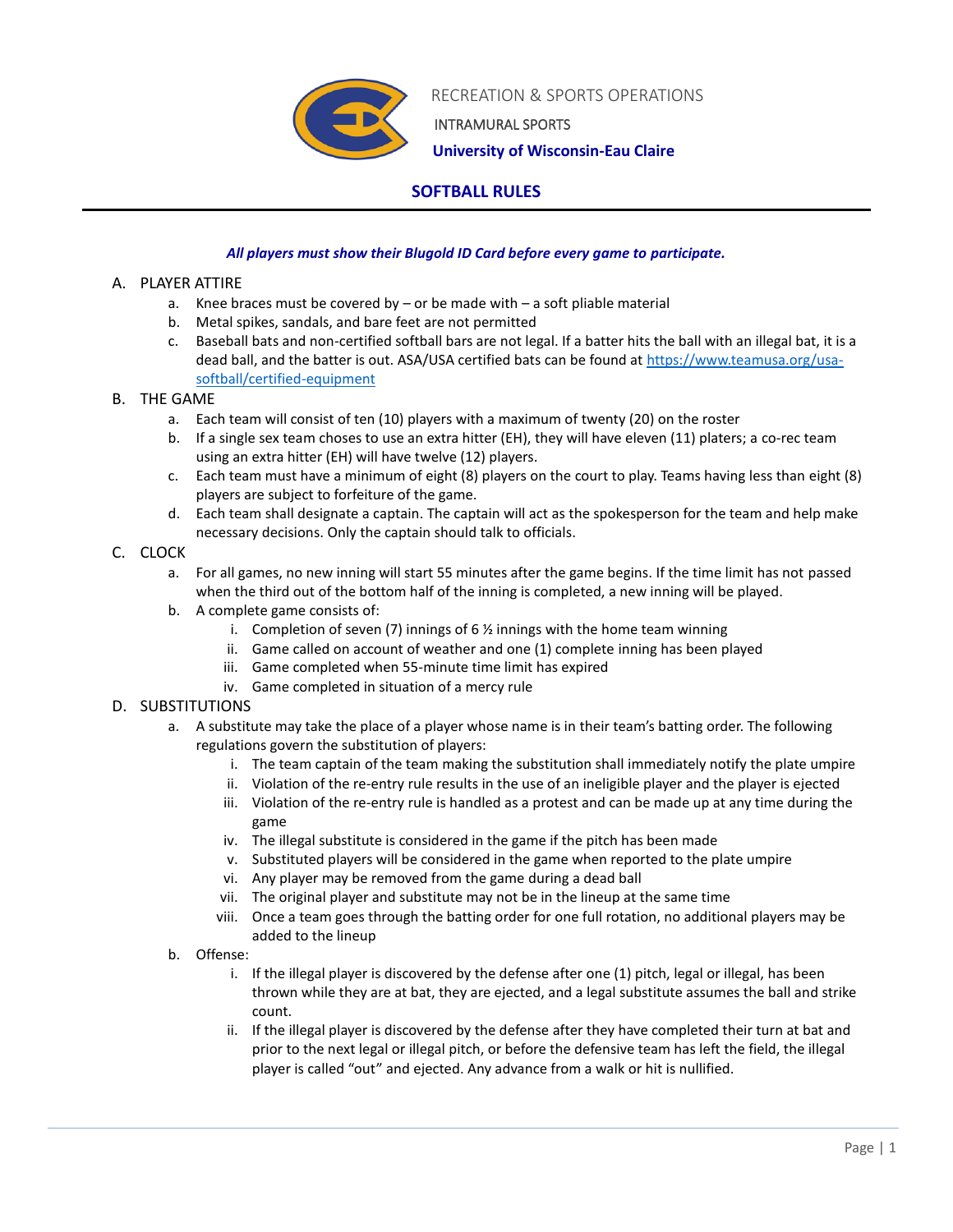- iii. If the illegal player is discovered by the defense after they has completed their turn at bat and after the next legal or illegal pitch, or after the defensive team has left the field, the illegal player is ejected and any advance by runners while the illegal batter was at bat is illegal.
- c. Defense:
	- i. If the illegal player is discovered by the offense after they makes a play prior to the next legal or illegal pitch, or before the defensive team has left the field, the offensive team has the option of taking the result of the play or having the last batter re-bat and assume the ball and strike count at which he was, prior to the play. The illegal player is ejected.
	- ii. If the illegal player is discovered by the offense after a legal or illegal pitch to the next batter, all plays stand, but the illegal player is ejected.
- d. The Pitcher:
	- i. If the pitcher is taken off the mound but remains in the game, they may return to the mound any time later in the game.
	- ii. If the pitcher is replaced by a substitute, they may not pitch again the rest of the game unless due to injury.

#### E. SCORING

- a. Each run is worth one (1) point.
- F. MERCY RULE
	- a. The game shall end if one team is ahead by:
		- i. A team is ahead by twelve (12) or more runs at the completion of the fifth inning.
		- ii. A team is ahead by twenty (20) or more runs at the completion of the fourth inning.
	- b. Game time is forfeit time. Teams should report to the court a minimum of 15 minutes before the scheduled start of the game.

#### G. PLAYER CONDUCT

- a. Abusive or insulting language, acts of unfair play, and managers, coaches, or substitutes on the field of play will result in suspension.
- b. Team conduct will be registered, by the officials, following the game, on a 0 to 6 scale.
- c. Teams need a minimum of four (4) for a sportsmanship rating to qualify for playoffs.
- H. TEAM BOX
	- a. The only persons allowed in the dugout at a given time during a game are the players listed on the roster
	- b. Teams are allowed two base-coaches, all players not playing in the filed must stay in the dugout

#### I. DEFINITION OF PLAYING TERMS

- a. The batter: is automatically out, and the ball is called dead on any attempted bunt.
- b. The batter starts their at-bat with a count of one ball and one strike.
- c. Any foul ball after two strikes is considered an out.
- d. A foul tip is a batted ball that goes directly into the catcher's glove, is caught by the catcher, and did not go any higher than the batter's head. A foul tip before two strikes is not an out.
- e. Overthrow Rule: (Anytime a thrown ball goes out of bounds)
	- i. The runner shall receive the base they were in motion to plus an additional base from the time of the throw if a ball is thrown out of play.
- f. Obstruction: Obstruction is defined as the "act (intentional or unintentional, as well as physical or verbal) by a fielder, any member of the defensive team or its team personnel that hinder a runner or changes the pattern of play." If obstruction occurs, the umpire shall have the authority to determine which base or bases shall be awarded to the runners when the play becomes dead.
	- i. If the runner advances further then the official would have awarded and the runner is thrown out, the play will stand.
- g. Offensive Interferences:
	- i. Interference is defined as the "act of an offensive player or team member which impedes, hinders, or confuses a defensive player attempting to execute a play." Defensive players must be given the opportunity to field the ball anywhere on the playing field.
	- ii. Base running interference includes a runner or batter-runner who interferes with a fielder, a runner, or runner-batter who is hit by a fair, untouched batted ball or a thrown ball which strikes any illegal loose equipment, detached part of a uniform, or miscellaneous item left in playable territory by the offensive team.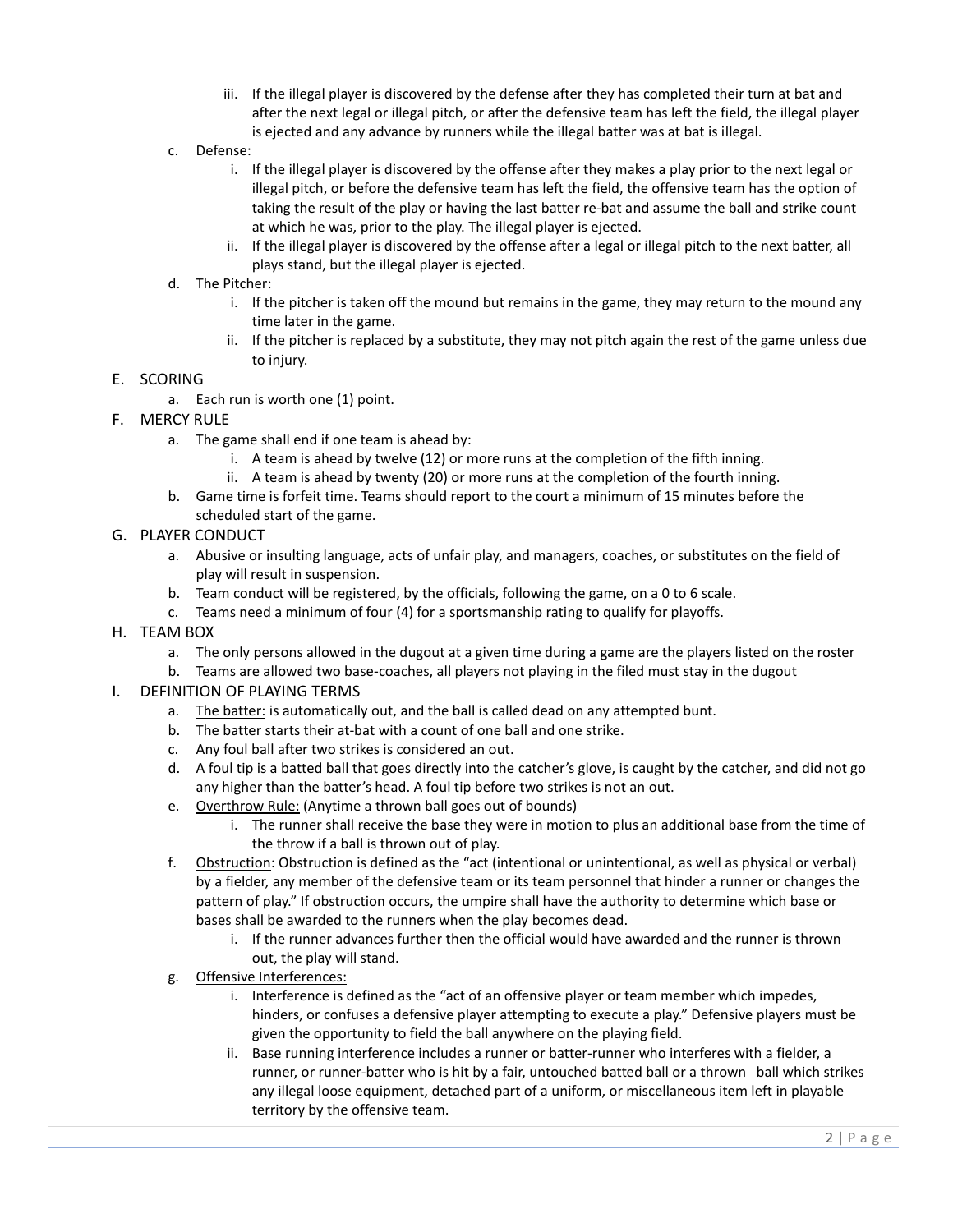- iii. When a runner interferes with a fielder, it may be in the form of physical contact, verbal contact, visual distraction, or any other type of distraction that would hinder the fielder in the execution of a play. The umpire must determine if the interference occurred before or after the runner who interfered was put out and then apply the proper rule.
- iv. It is also considered interference, if, in the judgment of the umpire, there is an obvious attempt to prevent a double play. In such a situation, the runner closest to home plate shall be called "out."
- h. If an offensive player causes excessive contact with a defensive player, the offensive player is called "out."
	- i. However, **PLAYERS MUST SLIDE INTO HOME PLATE ON CLOSE PLAYS.**
- i. The base runner cannot run over or through a fielder. The result is an automatic ejection from the game and suspension. If the base runner runs around a fielder and is put out, it is up to the discretion of the umpire to determine if the detour caused the runner to be put out. If the umpire feels that the runner would be safe if they did not have to run around the fielder, the base runner will be declared safe.
- j. Out of Play:
	- i. Any ball that goes into foul territory beyond the out-of-play line or fence is considered "out of play." If an overthrown ball at first or third goes beyond the out-of-play line or fence, the ball is deal and all runners advance according to the overthrow rule (listed above). A ball that goes into the dugout is considered out of play. When a fair-batted ball passes over the out-of-play line, the batter shall be entitled to only two (2) bases.
- k. Safety Base:
	- i. The orange safety base that is attached to first base in foul territory is suggested for the runner to use to avoid collisions. Once first base is legally occupied, the orange base is nullified and is no longer considered "safe." If a runner returns to the orange base after attempting to advance to second base and is tagged while only touching the orange base, they will be out.
- l. Courtesy Runner:
	- i. A courtesy runner may be used by any player if they were the batter who made the last out.
- m. Ground Rules:
	- i. If the ball is knocked out of play by an infielder, the batter is entitled to two (2) bases. If the ball is knocked out of play by an outfielder, the base runner is entitled to as many bases as they can advance to, or "all they can get."
	- ii. If the fielder leaves their feet to catch a ball, the first foot touching the ground must be in the playing area, or the ball is considered out of play. The ball is out of play if one or both of the fielder's feet touch the line or the area beyond the line when the ball is caught.
	- iii. If a fielder catches a fly ball in a playable area and unintentionally carries it out of play with their momentum, the batter is called "out," and the fielder must return into the field of play prior to throwing the ball into play.
	- iv. A fly ball caught in the air on the rebound from any object is not a legally caught ball; the batter is not out, and the ball remains in play. Should the ball hit a tree outside the fence in fair territory it shall be ruled a "homerun," based on the judgment of the umpires.
- n. Fair/Foul Hit Ball:
	- i. The definition of a foul hit ball is as follows: a foul hit ball is a legally batted ball that settles on foul territory between home and first base, or home and third base, or that bounds past first or third base, or that while on or over foul ground touches the runner, umpire, or any other player. A fair fly ball must be judged according to the relative position of the ball and the foul line, and not as to whether the fielder is on fair or foul ground at the time, they touch the ball.
- o. Pitching Regulations:
	- i. The pitcher shall take a position with both feet firmly in the ground and with one or both feet in contact with the pitcher's plate. The pitcher's pivot foot must be in contact with the pitcher's plate throughout delivery.
	- ii. Preliminary to pitching, the pitcher must come to a full and complete stop, with the ball in front of the body, facing the batter.
	- iii. The pitcher shall not be considered in pitching position unless the catcher is in position to receive the pitch.
	- iv. The pitch starts when the pitcher makes any motion that is part of their windup after the required stop. Prior to the required stop, any windup may be used. The pivot foot must remain in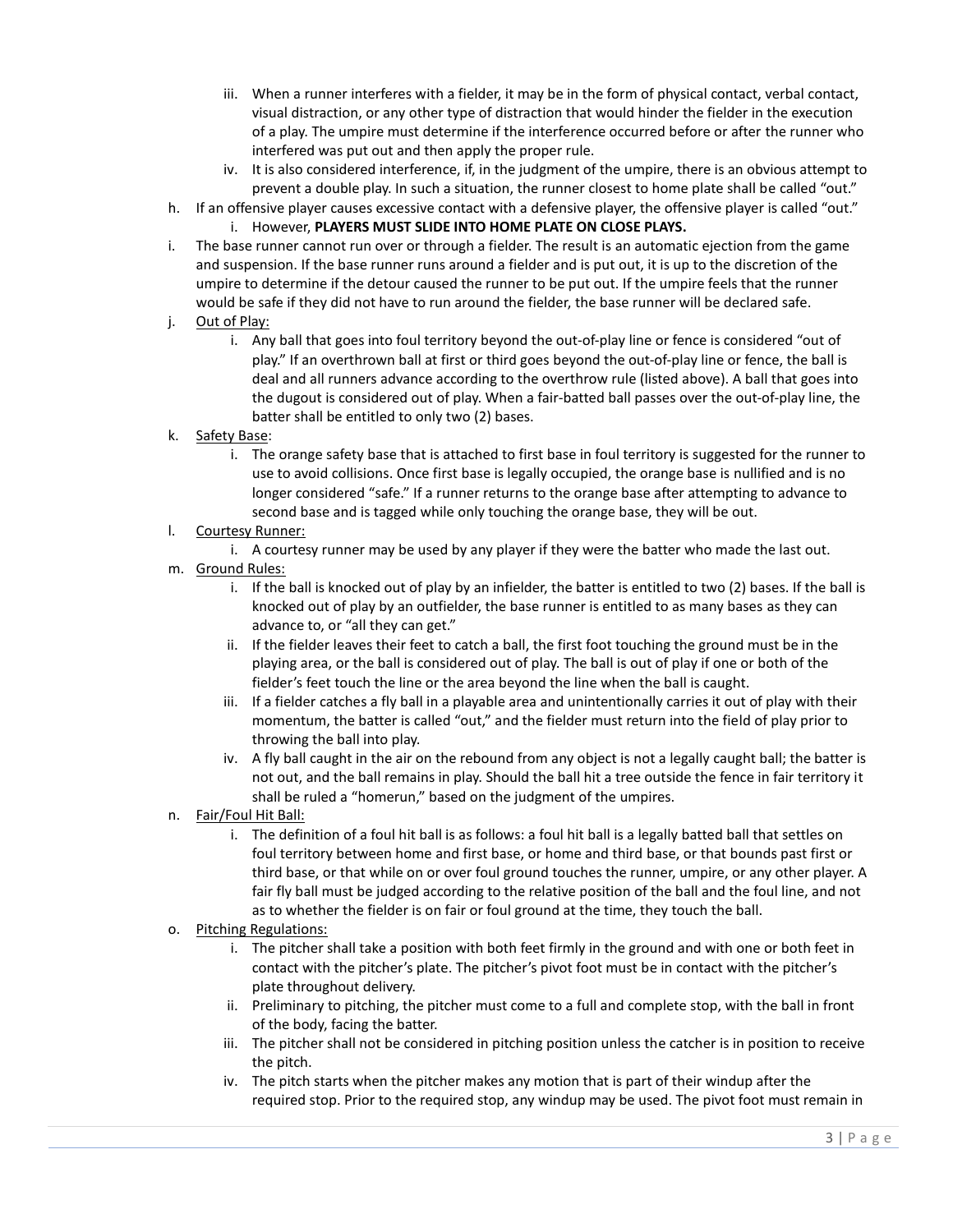contact with the pitcher's plate until the pitched ball leaves the hand of the pitcher. It is not necessary to step, but if a step is taken, it can be forward, backward, or to the side, provided the pivot foot is in constant contact with the pitcher's plate and the step is simultaneous with the release of the ball.

- v. A legal delivery shall deliver to the batter with an underhand motion.
- vi. The pitch shall be released at a moderate speed. The speed is left entirely to the umpire's judgment. The umpire shall warn the pitcher who delivers a pitch with excessive speed. If the pitcher repeats such an act after being warned, they shall be removed from the pitcher's position for the remainder of the game.
- vii. The hand shall be below the hip.
- viii. The ball must be delivered with an arc that reaches a height of at least six (6) feet and a maximum height of twelve (12) feet from the ground.
- ix. The pitcher has ten (10) seconds to release the next pitch after receiving the ball, or after the umpire indicates "play ball."
- p. The pitcher may use any windup desired, provided.
	- i. They do not make any motion to pitch without immediately delivering the ball to the batter.
	- ii. Their windup is continuous motion.
	- iii. They do not use a windup in which there is a step or reversal of the pitching motion.
	- iv. They deliver the ball toward home plate on the first forward swing of the pitching arm past the hip.
	- v. They do not continue to windup after they releases the ball.
	- vi. They do not pitch the ball behind their back or between the legs.
- q. There will be no quick pitches.
	- i. The pitcher will wait until the batter takes position in the batter's box or when the umpire says, "play ball."
- r. No pitch shall be declared when:
	- i. The pitcher pitches during a suspension of play.
	- ii. The pitcher attempts a quick return of the ball before the batter has taken position or is off balance because of the previous pitch.
	- iii. The runner is called out for leaving the base too soon.
	- iv. The pitcher pitches before the base runner has retouched their base after a foul ball has been declared and the ball is dead.
	- v. The ball slips from the pitcher's hand during their windup or during the back swing. Effect: The ball is dead and all subsequent action on the pitch is cancelled.
- s. Batting:
	- i. The batter shall not have their foot touching home plate when the ball is hit. The batting box lines are not evident; judgment by the umpire will be used whether the batter was inside of the batter's box on the hit. Effect: The batter is out, and the ball is dead and all subsequent action on the pitch is cancelled.
	- ii. The batter shall not step directly across the front of the catcher to the other batter's box while the pitcher is in position ready to pitch.
	- iii. Batters are not permitted to throw the bats at any time. The umpire will issue a warning upon the first infraction; any subsequent infractions will result in outs.
	- iv. The batting order delivered to the umpire must be followed throughout the game unless a player is substituted for another. When t their occurs, the substitute must take the place of the removed player in the batting order.
- t. Re-entry Rule:
	- i. Starting players may leave the game and re-enter once in the same batting position that they left the starting game and must replace only the person that substituted for them.
	- ii. Substitutes may enter the game only once and must bat in the same position as the player they replaced. Once the substitute leaves the game, they are done playing that game.
	- iii. Violation of the re-entry rule results in the use of an ineligible player. Violation of the re-entry rule results in the ejection of the illegal player when the violation is brought to the attention of the umpire by the offended team.